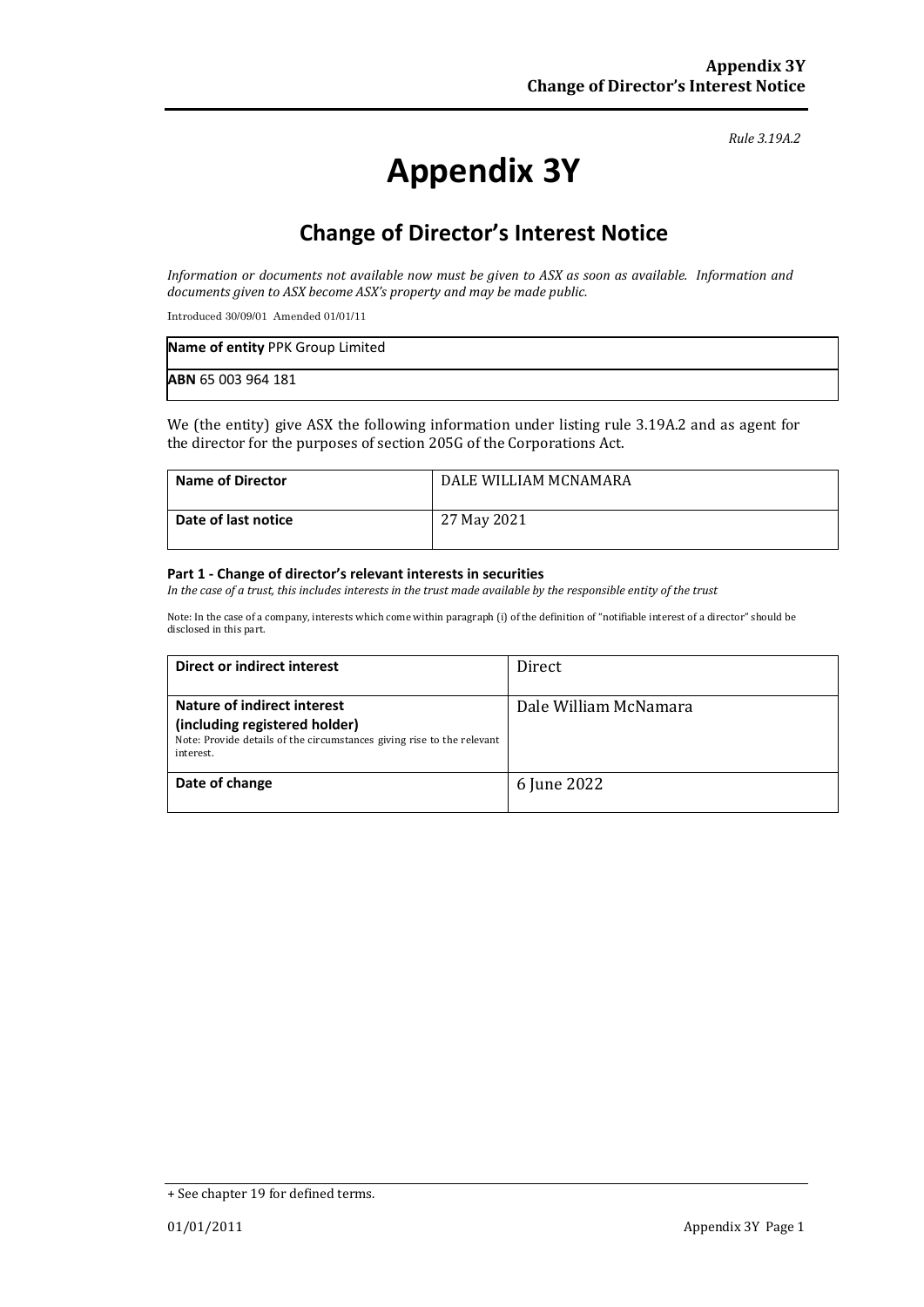| No. of securities held prior to change                            | Mr Dale McNamara                                 |
|-------------------------------------------------------------------|--------------------------------------------------|
|                                                                   | 131,936 Ordinary Shares                          |
|                                                                   | 400,000 performance rights                       |
|                                                                   |                                                  |
|                                                                   | Mr Dale McNamara and Mrs Bernadette              |
|                                                                   | McNamara                                         |
|                                                                   |                                                  |
|                                                                   | 135,477 Ordinary Shares                          |
|                                                                   |                                                  |
|                                                                   | McNamara<br>Super<br>Group<br>Pty<br>Ltd         |
|                                                                   | <mcnamara a="" c="" fund="" super=""></mcnamara> |
|                                                                   | 2,755,919 Ordinary Shares                        |
|                                                                   |                                                  |
|                                                                   | Mr Dale McNamara                                 |
|                                                                   | 127,622 Ordinary Shares in Li-S Energy           |
|                                                                   | Limited                                          |
|                                                                   |                                                  |
|                                                                   | Mr Dale McNamara and Mrs Bernadette              |
|                                                                   | McNamara                                         |
|                                                                   |                                                  |
|                                                                   | 52,104 Ordinary Shares in Li-S Energy            |
|                                                                   | Limited                                          |
|                                                                   |                                                  |
|                                                                   | McNamara<br>Super<br>Group<br>Ltd<br>Pty         |
|                                                                   | <mcnamara a="" c="" fund="" super=""></mcnamara> |
|                                                                   | 1,267,618 Ordinary Shares in Li-S Energy         |
|                                                                   | Limited                                          |
| <b>Class</b>                                                      | Ordinary Shares in the Company                   |
|                                                                   |                                                  |
| <b>Number acquired</b>                                            | William<br>McNamara:<br>400,000<br>Dale          |
|                                                                   | Ordinary shares                                  |
| <b>Number disposed</b>                                            | <b>Nil</b>                                       |
|                                                                   |                                                  |
| Value/Consideration                                               | Nil                                              |
| Note: If consideration is non-cash, provide details and estimated |                                                  |
| valuation                                                         |                                                  |
|                                                                   |                                                  |

<sup>+</sup> See chapter 19 for defined terms.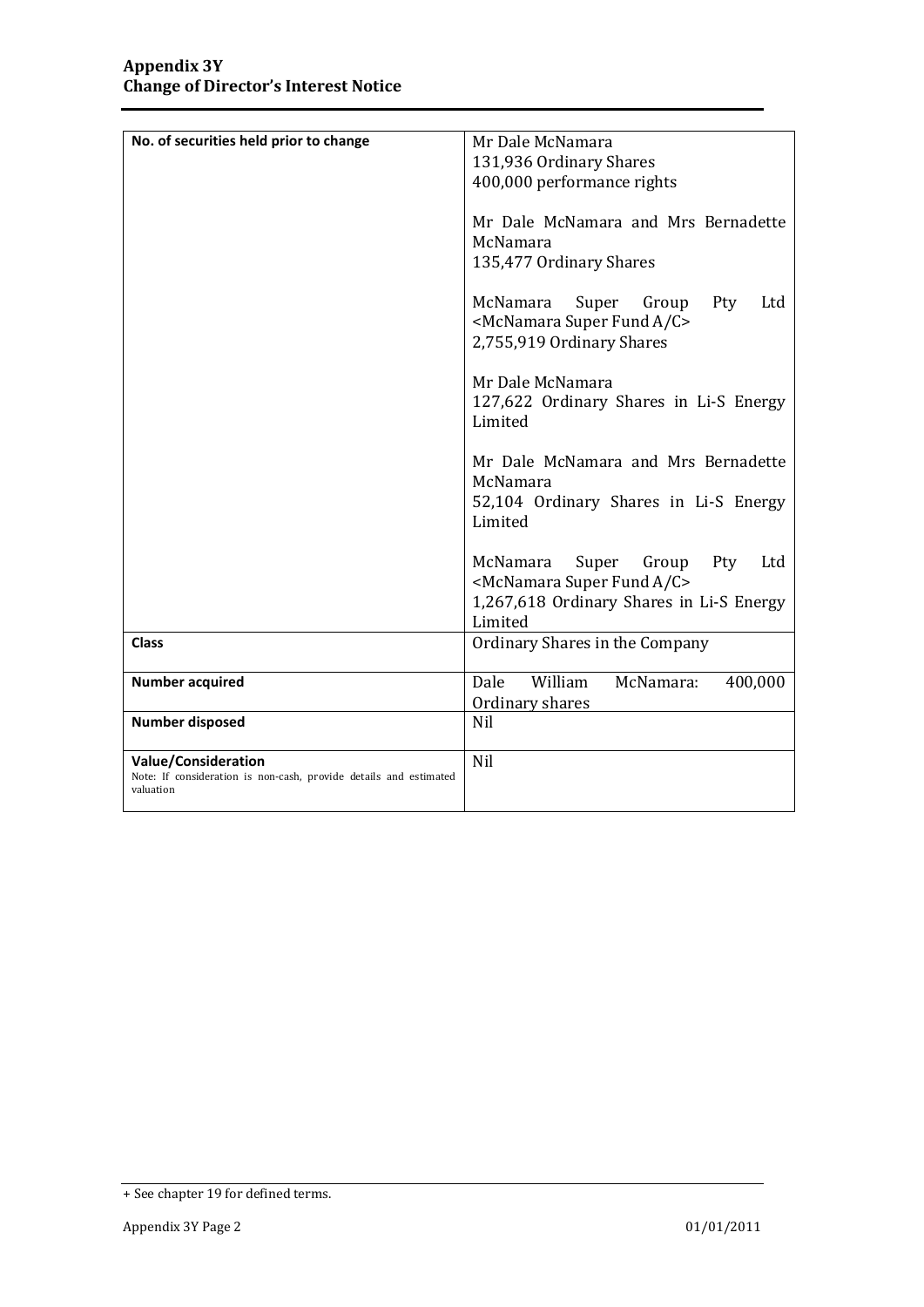| No. of securities held after change                                    | Mr Dale McNamara                                 |
|------------------------------------------------------------------------|--------------------------------------------------|
|                                                                        | 531,936 Ordinary Shares                          |
|                                                                        |                                                  |
|                                                                        |                                                  |
|                                                                        | Mr Dale McNamara and Mrs Bernadette              |
|                                                                        | McNamara                                         |
|                                                                        | 135,477 Ordinary Shares                          |
|                                                                        |                                                  |
|                                                                        |                                                  |
|                                                                        | McNamara<br>Super<br>Group<br><b>Pty</b><br>Ltd  |
|                                                                        | <mcnamara a="" c="" fund="" super=""></mcnamara> |
|                                                                        | 2,755,919 Ordinary Shares                        |
|                                                                        |                                                  |
|                                                                        | Mr Dale McNamara                                 |
|                                                                        |                                                  |
|                                                                        | 127,622 Ordinary Shares in Li-S Energy           |
|                                                                        | Limited                                          |
|                                                                        |                                                  |
|                                                                        | Mr Dale McNamara and Mrs Bernadette              |
|                                                                        | McNamara                                         |
|                                                                        | 52,104 Ordinary Shares in Li-S Energy            |
|                                                                        |                                                  |
|                                                                        | Limited                                          |
|                                                                        |                                                  |
|                                                                        | McNamara<br>Super<br>Group<br>Pty<br>Ltd         |
|                                                                        | <mcnamara a="" c="" fund="" super=""></mcnamara> |
|                                                                        | 1,267,618 Ordinary Shares in Li-S Energy         |
|                                                                        |                                                  |
|                                                                        | Limited                                          |
| Nature of change                                                       | Transfer from PPK Plans Pty Ltd after            |
| Example: on-market trade, off-market trade, exercise of options, issue | exercise of 400,000 performance rights           |
| of securities under dividend reinvestment plan, participation in buy-  |                                                  |
| back                                                                   |                                                  |
|                                                                        |                                                  |
|                                                                        |                                                  |

### **Part 2 – Change of director's interests in contracts**

Note: In the case of a company, interests which come within paragraph (ii) of the definition of "notifiable interest of a director" should be disclosed in this part.

| <b>Detail of contract</b>                                                                                                                                                   | N/A |
|-----------------------------------------------------------------------------------------------------------------------------------------------------------------------------|-----|
| <b>Nature of interest</b>                                                                                                                                                   | N/A |
| Name of registered holder<br>(if issued securities)                                                                                                                         | N/A |
| Date of change                                                                                                                                                              | N/A |
| No. and class of securities to which<br>interest related prior to change<br>Note: Details are only required for a contract in<br>relation to which the interest has changed | N/A |

<sup>+</sup> See chapter 19 for defined terms.